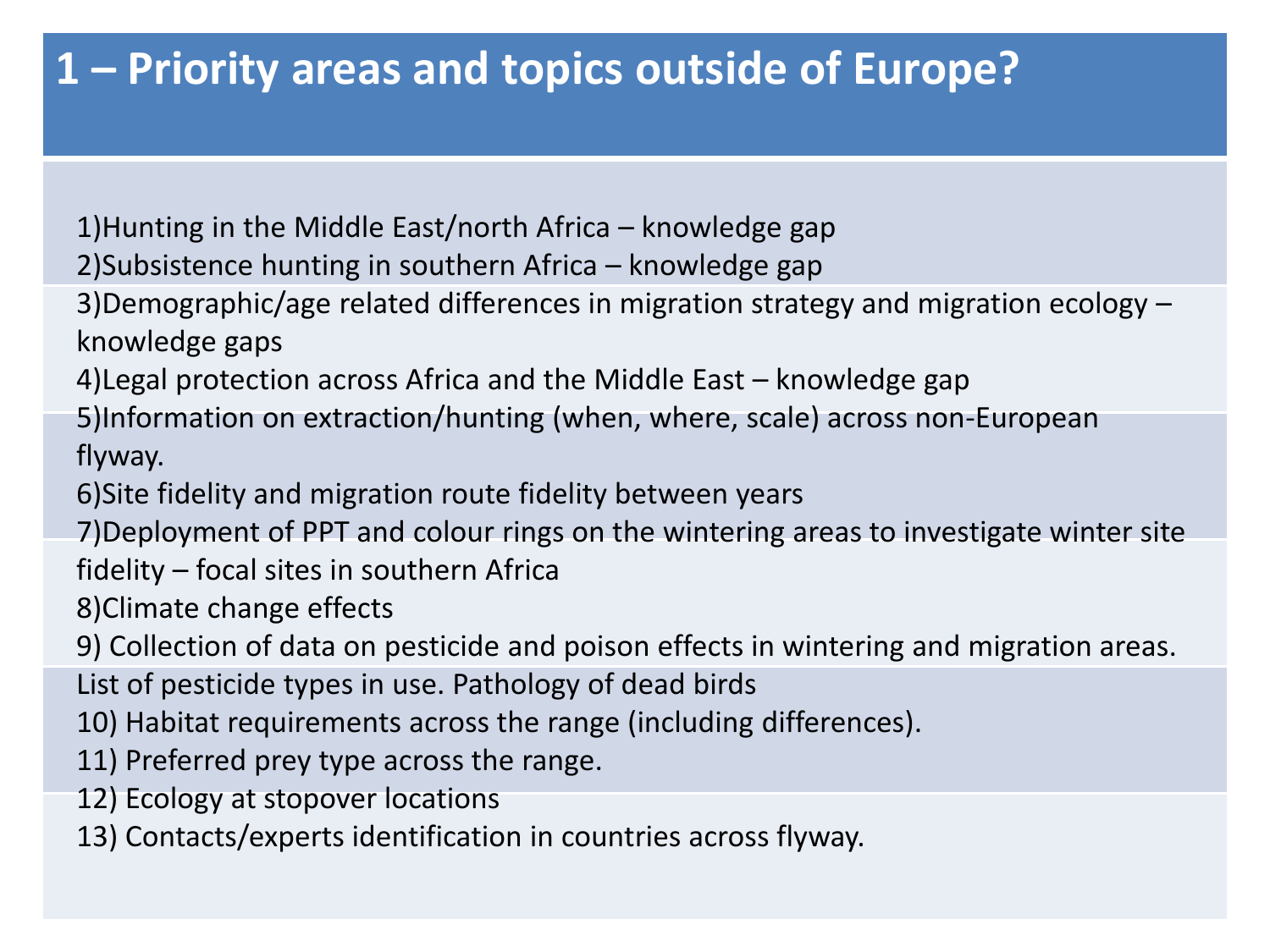# **2 – Main knowledge gaps?**

1)Hunting in the Middle East/north Africa – knowledge gap

2)Subsistence hunting in southern Africa – knowledge gap

3)Demographic/age related differences in migration strategy and migration ecology – knowledge gaps

4)Legal protection across Africa and the Middle East – knowledge gap

5)Information on extraction/hunting (when, where, scale) across non-European flyway.

6)Site fidelity and migration route fidelity between years

7)Deployment of PPT and colour rings on the wintering areas to investigate winter site fidelity – focal sites in southern Africa

8)Climate change effects

9) Collection of data on pesticide effects in wintering and migration areas. List of pesticide types in use.

10) Habitat requirements across the range (including differences).

11) Preferred prey type across the range.

12) Ecology at stopover locations

13) Contacts/experts identification in countries across flyway.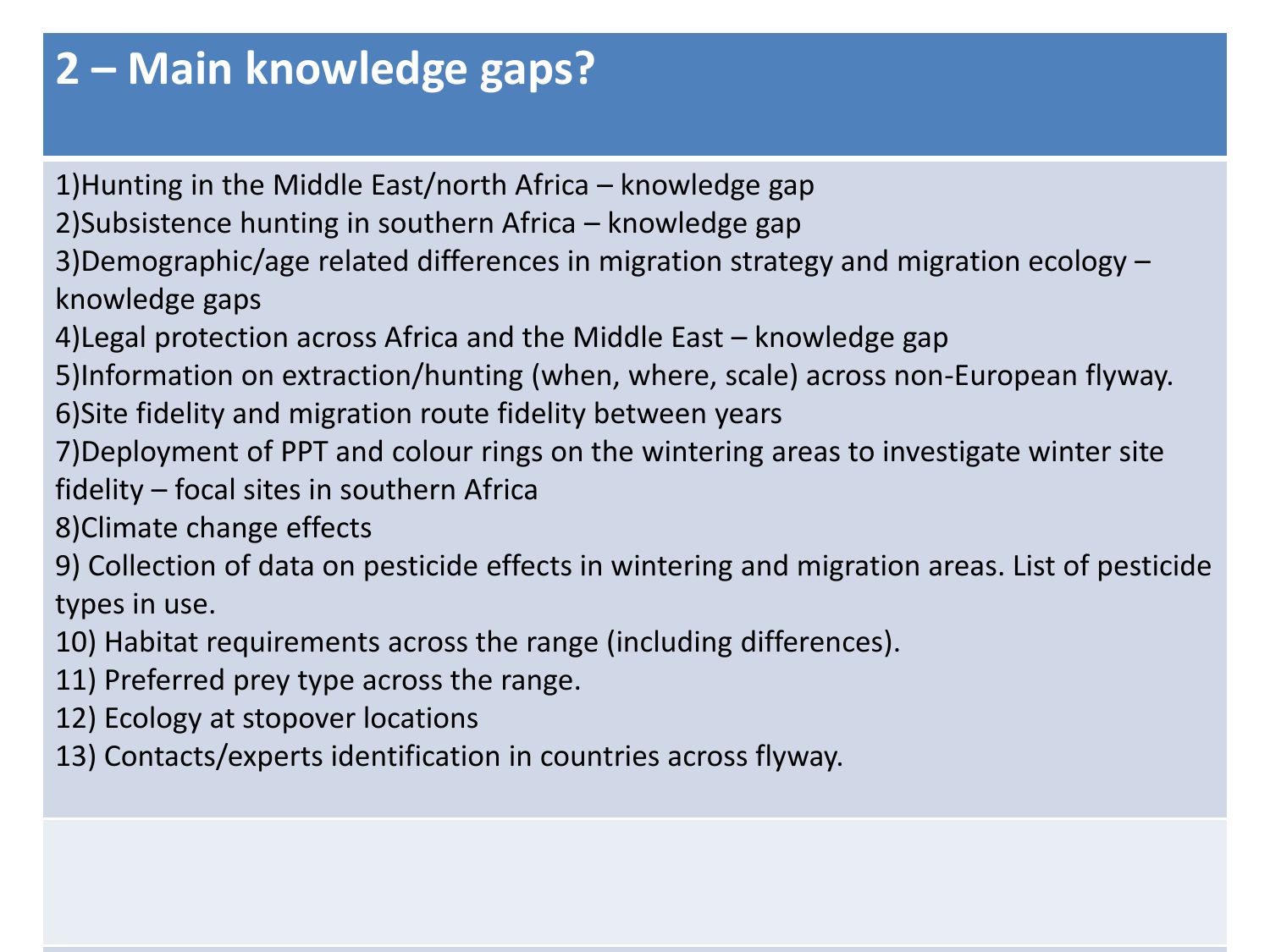### **3 – How can we fill the gaps?**

- 1) Ground surveys across the African flyway.
- 2) Surveys at key stopover sites.
- 3) Deployment of more PTT's to identify migration routes and loss
- 4) Why and where birds are being killed
- 5) Identification of migration bottlenecks along the flyway (establishment of monitoring programme as at Batumi?)
- 6) Ringing and biometrics of birds in wintering and passage areas.
- 7) Co-ordination of ringing via EURING?
- 8) Questionaire for statutory conservation bodies in Africa
- 9) Contact Batumi for advice and participitation?
- 10) Contact research institutions in Africa and elsewhere on the flyway.
- 11) Secure funding for research and conference/workshop for African partners.
- 12) Investigate links between African climate and European breeding populations.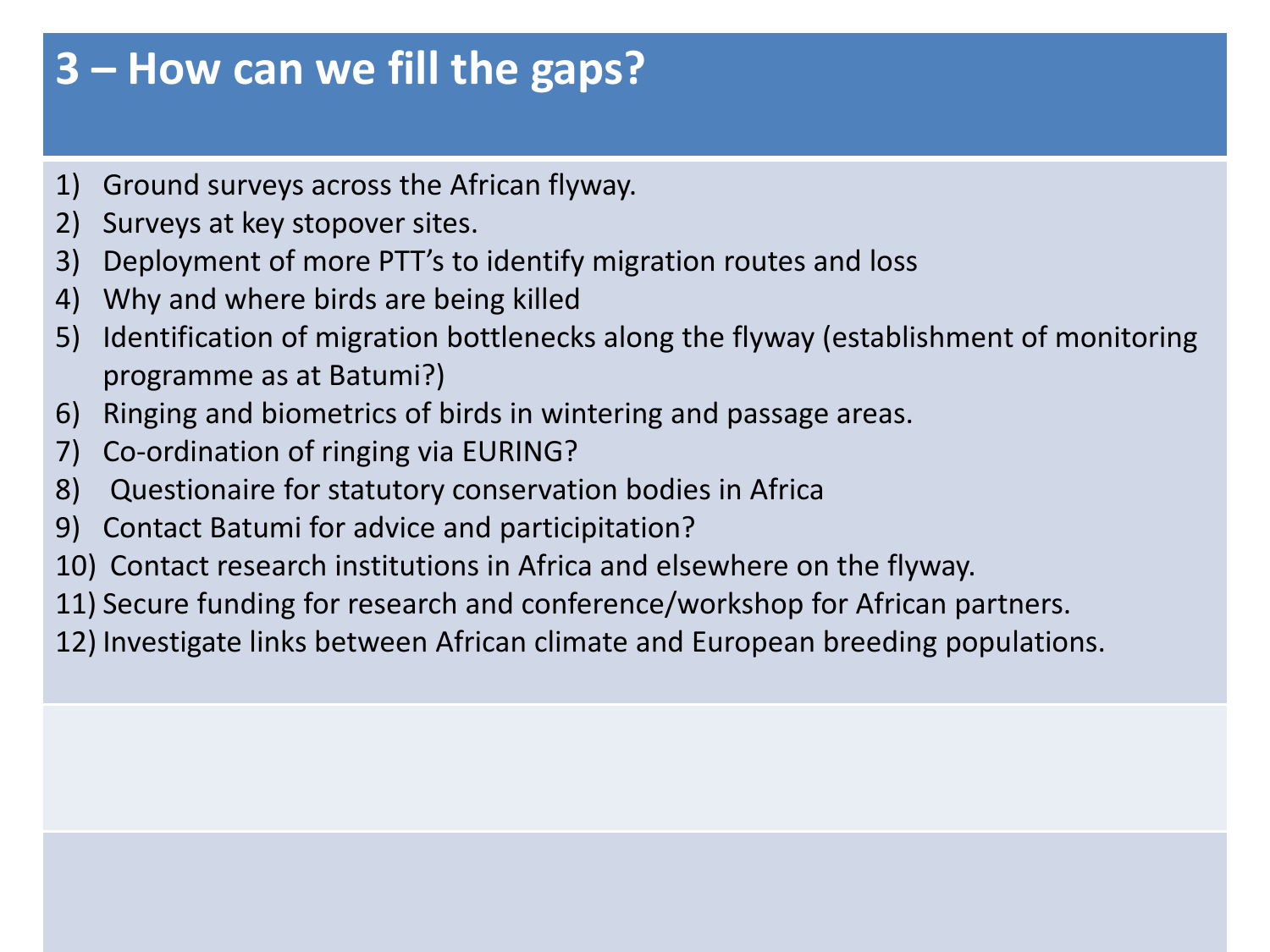### **4 – What does your organisation contribute currently?**

- 1) South Africa 2 species guardians for Roller in South Africa (results published soon)
- 2) Bulgaria experience with Egyptian vulture project. Use same contacts for Roller research.
- 3) Migration watchers in the Bosphorus.
- 4) Lesser kestrel research in Iberia (UEA) piggy backing Roller research.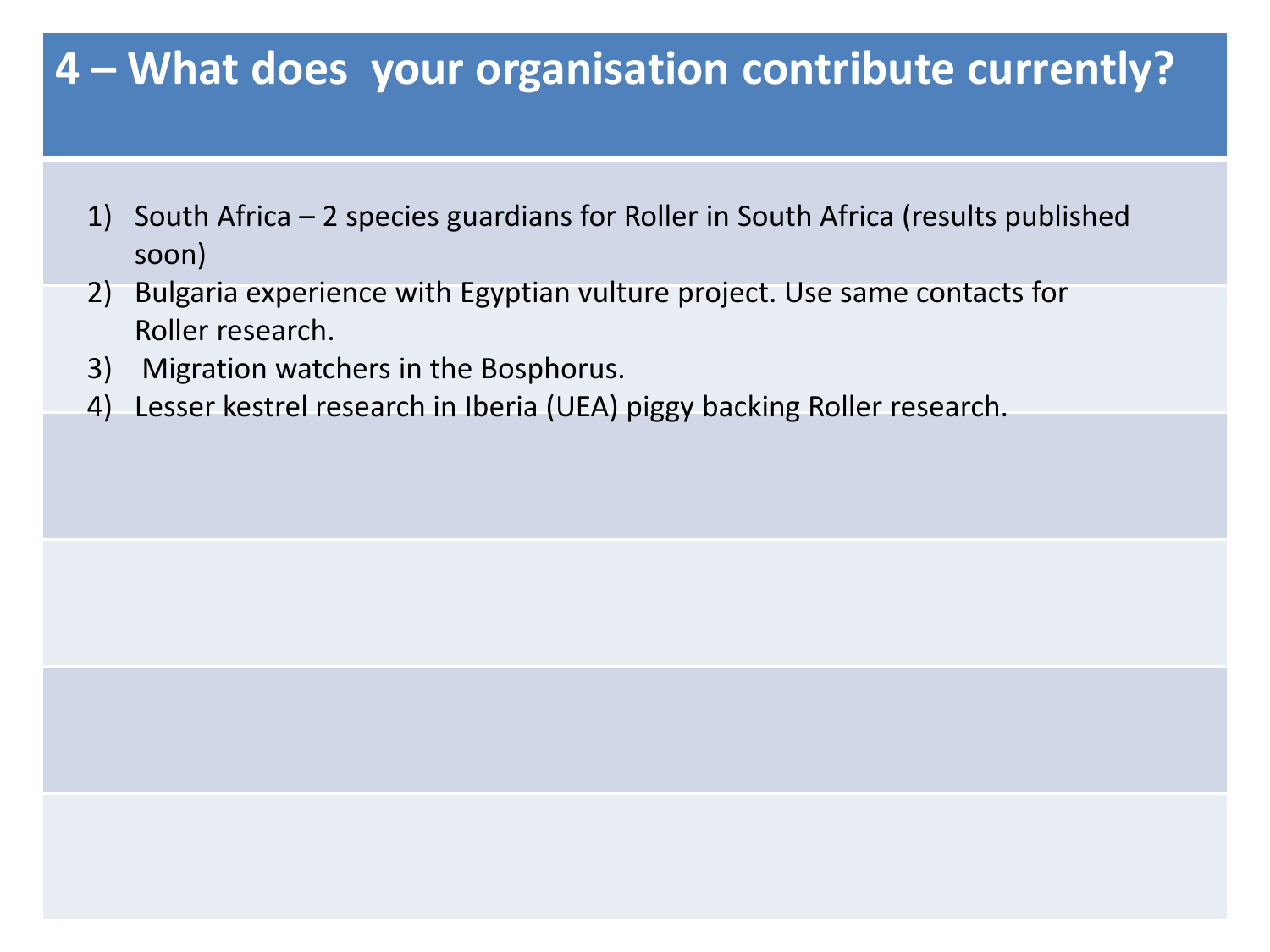# **5 – The 3 most important actions to expand the ISAP to a Flyway-ISAP?**

- 1) Creating network of experts across the flyway.
- 2) Identify key stopover and wintering sites in Africa (and the level of protection each has). Ecology.
- 3) Increased fieldwork and collaboration along Flyway (including collaborations with researchers working with other migratory species analogous to the Roller already with projects established).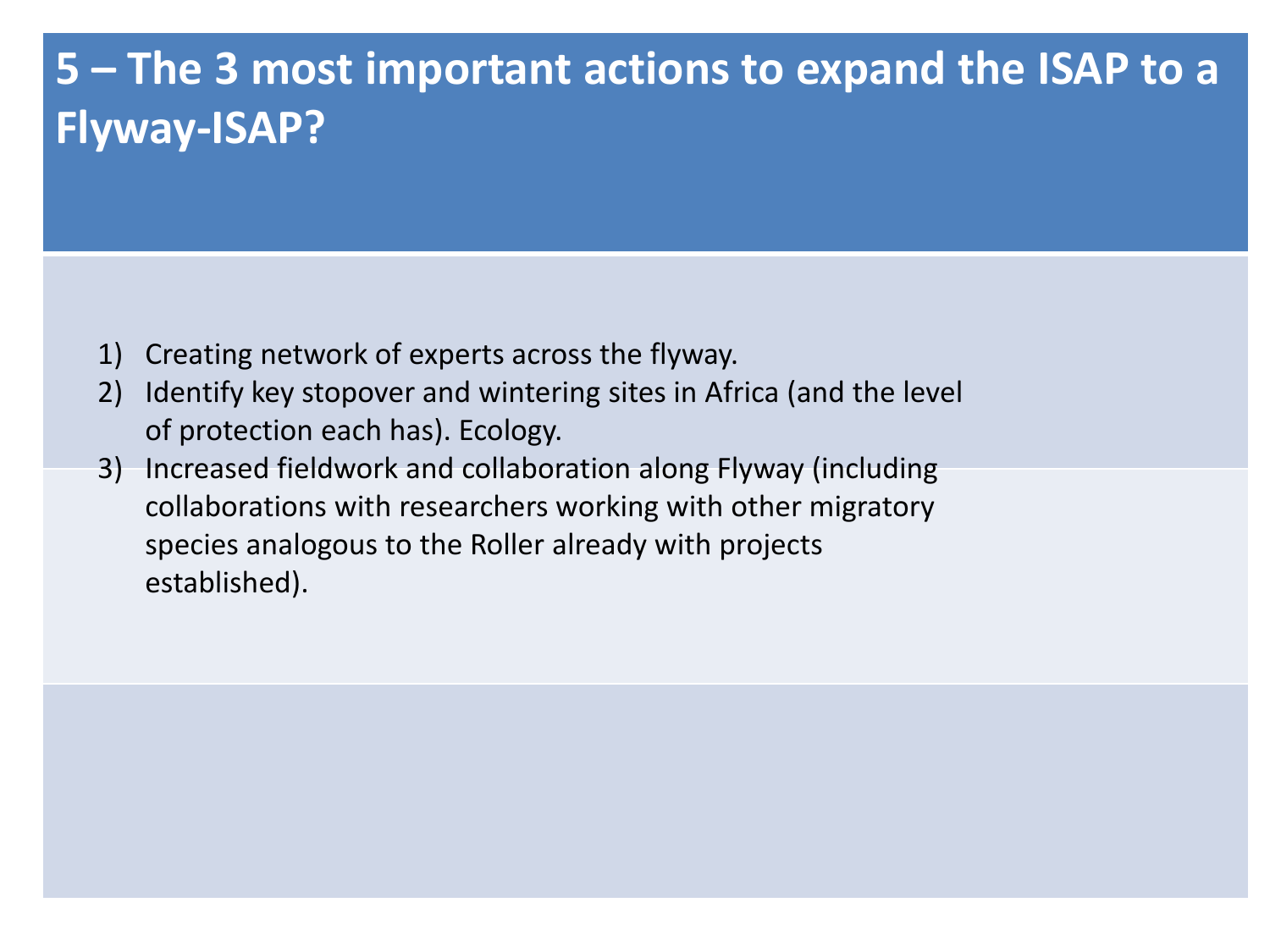# **6 – What could you / your organisation contribute?**

1) Provide expert opinion/advice.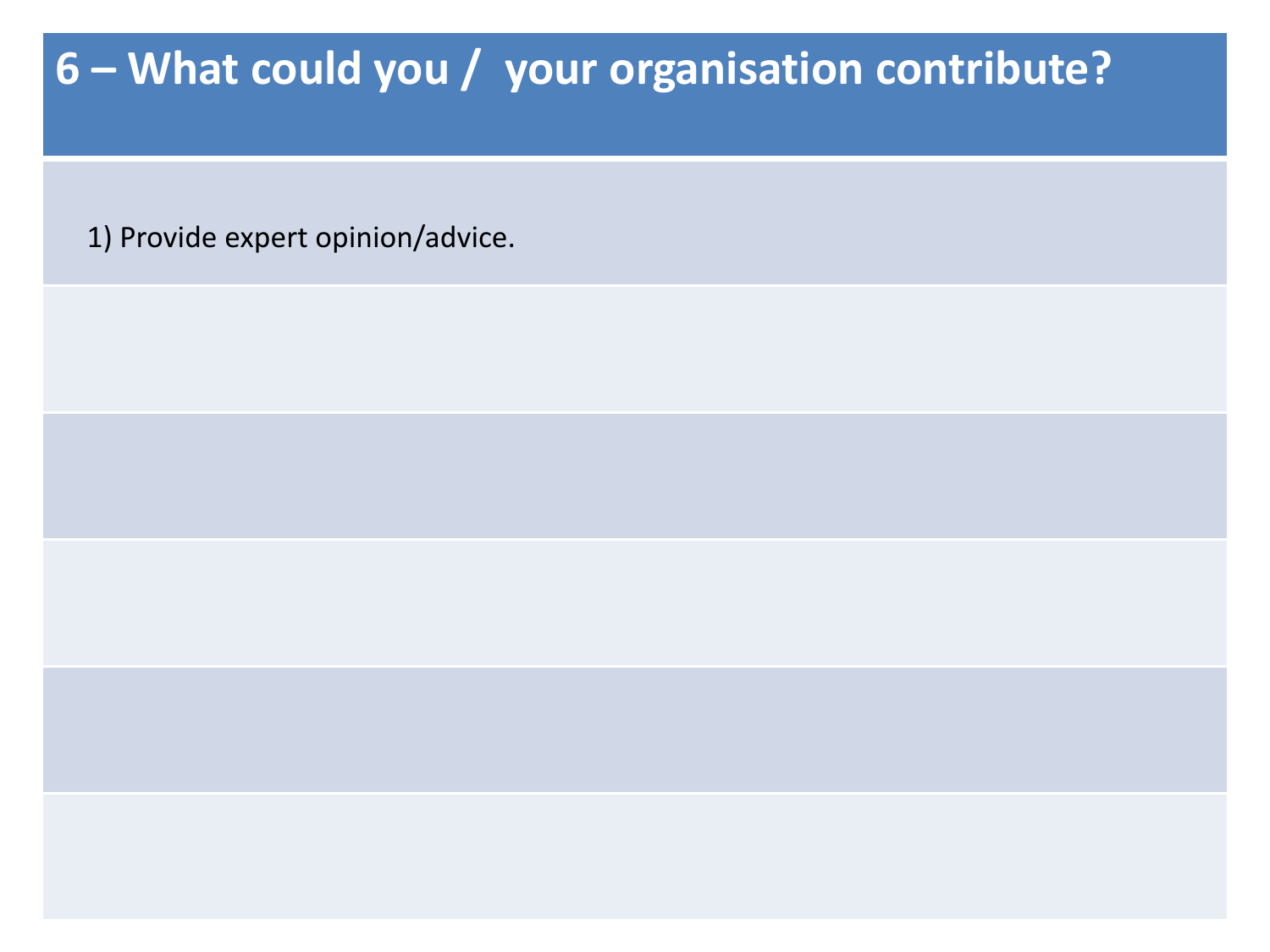# **7 –Information sharing (A) how can we start sharing information and (B) barriers to start to sharing?**

- 1) Contact list of Roller researchers, best practice guidance. Portal? Google group?
- 2) Annual (short) summaries from Roller research countries in a central forum of some kind.